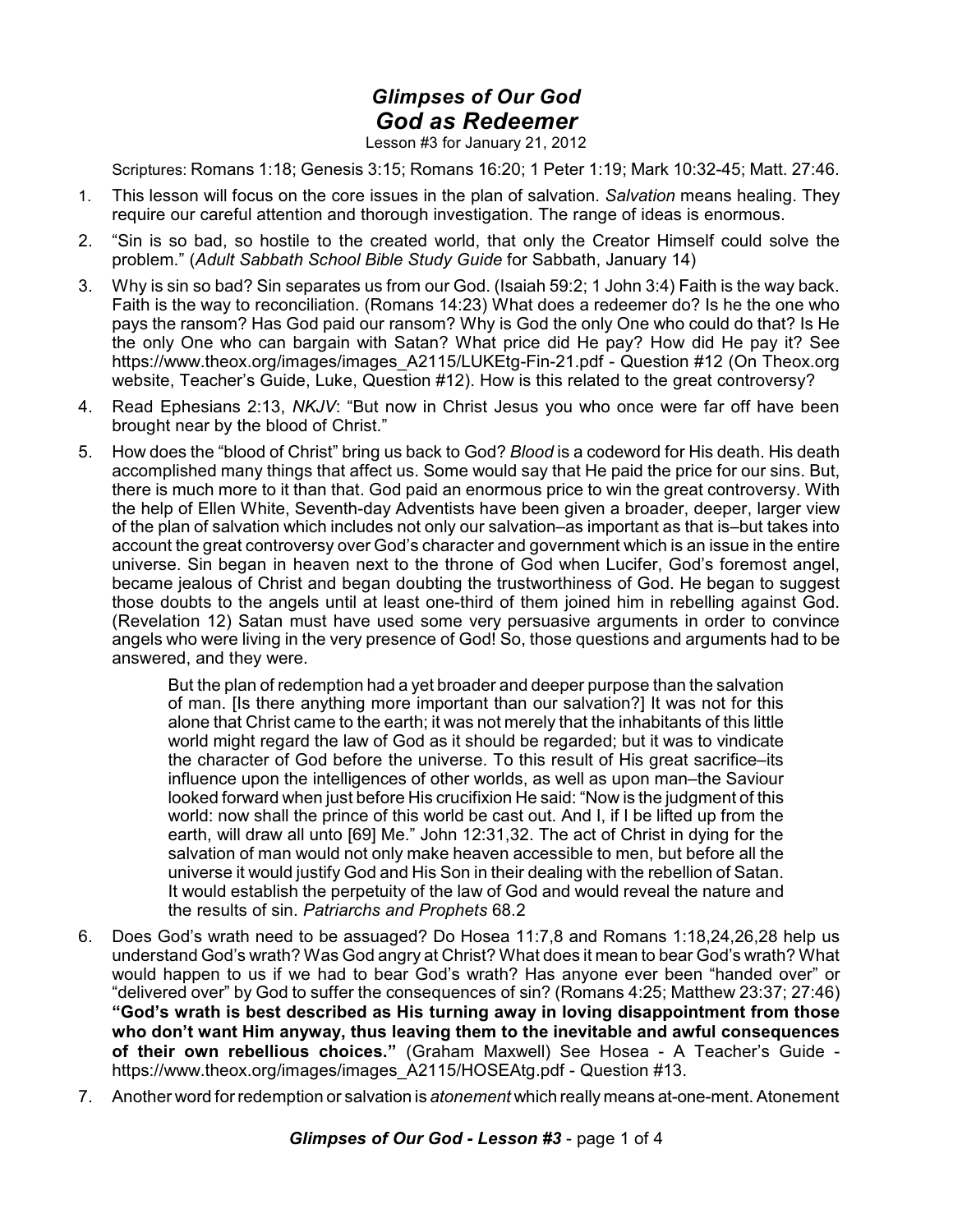signifies a reconciliation between God and sinners. "The atonement is so deep, so heavy, so profound, that we grasp only what we can. Beyond that, thinking stops, and all we can do is worship." (*Adult Sabbath School Bible Study Guide* for January 14)

- 8. If the atonement is the most profound thing that has ever happened on this earth, why would thinking about it ever stop on this earth or in heaven? God wants us to be His friends! If something is important and we do not understand it yet, is it best to just sit back in awe–which we will do as we understand it more deeply–or would it be better to keep studying it to learn more?
- 9. At the cross, in the most humiliating, inconceivable manner imaginable, God triumphs over and shames the enemy. Love, justice, and compassion fuse in a singular dynamic act. God forgives sinners by paying in Himself the price of sin and absorbing into His own suffering Self the penalty of that sin. On Calvary, God reveals how extremely costly forgiveness is. (*Ibid,* for January 15)
- 10. God is not just triumphing over or shaming the enemy. He is demonstrating to us the terrible consequences of sin which He had warned us about back in Genesis 2:17. Did God intend for us to know that sin is deadly? What does it mean for God to pay "in Himself the price of sin"? What is the price of sin? What does it mean to say, God was "absorbing into His own suffering Self the penalty of that sin"? If God has paid the price of sin, does that mean that all sinners will be saved? Or, do we need more than forgiveness to be saved? Romans 6:23, *GNB* says, "For sin pays its wage—death." If that is the natural consequence of being a sinner, how can the death of Someone else–Jesus–be the payment for my sin? "Sin is lawlessness" or "rebellion." (1 John 3:4, *RSV*) How does the death of Jesus "deal with" or "do away with" (Romans 8:3) my rebellion? If this is a legal or forensic payment for a debt incurred, who is demanding that payment?
- 11. God doesn't love us because Christ died for us; Christ died for us because God loved us. The atonement of Christ was not offered to persuade the Father to love those whom He otherwise hated. The death of Christ did not bring forth a love that was not already in existence. Rather, it was a manifestation of the love that was eternally in God's heart. Jesus never had to persuade the Father to love us. Notice how He insists on this truth in John 3:16,17; 16:26,27. (*Ibid*)
- 12. If Jesus does not have to persuade the Father to love us, does that eliminate intercession and mediation? Or, does He still have to pay the price for our sins? Is that mediation?
- 13. "And because sin doesn't anger us anymore, perhaps it becomes harder to realize that sin arouses the wrath of a Holy God." (*Ibid*) How does that related to our definition of wrath as used in the Bible?
- 14. Is sin serious because it arouses the wrath of God? Or, because it is deadly? (Genesis 2:17) **Should we be afraid of God? Or, should we be afraid of sin?**
- 15. "Paul is not afraid to discuss the wrath of God. How does he express it in Romans 1:18?" (*Ibid*)
- 16. And what is the result of God's wrath? Read Romans 1:24,26,28. God finally has to "hand us over" or "deliver us over" to the consequences of what we have chosen for ourselves. And the results are nothing short of disaster. But, how does that relate to God's wrath or anger?
- 17. "How seriously do you take the sin in your life? And what criteria do you use to justify your answer?" (*Ibid*) Do we really believe that sin is deadly? Do we act like that is true? Down through the centuries, religion has so distorted reality that we have tended to fear God and be comfortable with sin since we are surrounded by sin every day. God's plan was for us to love Him and fear sin! Religion has turned God's plan upside down.
- 18. Read Genesis 3:15. Does this sound like God is going to win the great controversy by the use of force? If God plans to use force to conquer the Devil, why didn't He do that back in the beginning and avoid this whole mess? How does God "bruise" or "crush" Satan's head? God defeats His enemy not by forcibly crushing him but by proving that he was, and is, a liar and the father of lies. (John 8:43,44) So, how do you deal with a liar? From the beginning, the major issue in the great controversy has been the question: Who is telling us the truth?–God or Satan. (Genesis 2:17; 3:1-

## *Glimpses of Our God - Lesson #3* - page 2 of 4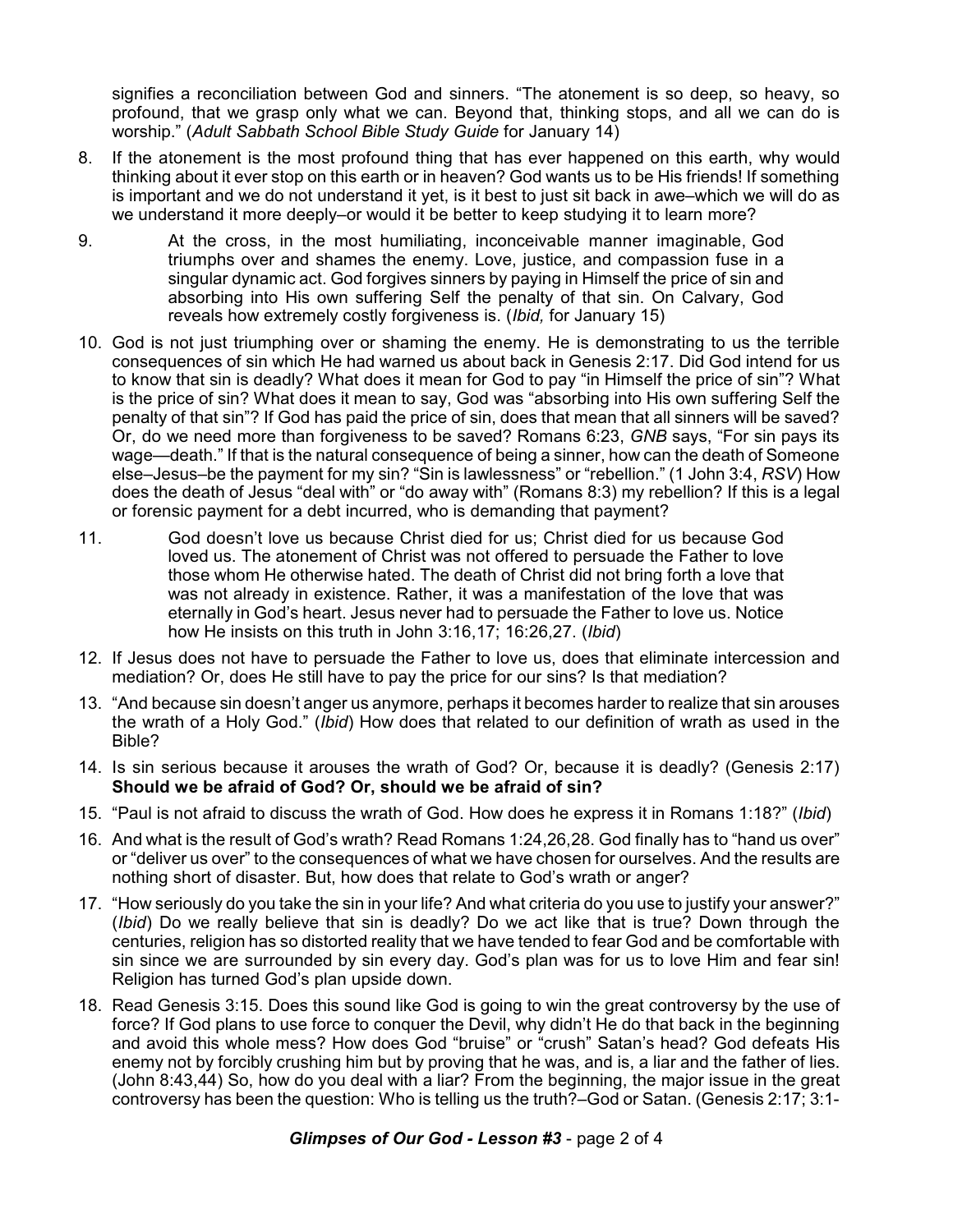4) In essence, by continuing to sin every day, sinners are saying that Satan was/is right. How can we learn to take sin more seriously? Do we really believe that God has told us the truth about sin?

- 19. Read Genesis 22. God told Abraham to sacrifice his son on a distant hill. In that case, it sounds like God was the one who demanded the sacrifice.
- 20. . . . Centuries later–another Father would offer His Son. This time, however, there would be no animal to die instead of the son. The Son Himself would die on the altar. The Father would truly give up His Son, and the Son would give His life. (*Ibid*, for January 16)
- 21. So, who was demanding the death of Jesus? Was it to appease the wrath of God? Would that be the Father? If the Father really loves us, would He have been willing to come and die in place of the Son?

Had God the Father come to our world and dwelt among us, humbling Himself, veiling His glory, that humanity might look upon Him, the history that we have of the life of Christ would not have been changed. . . . In every act of Jesus, in every lesson of His instruction, we are to see and hear and recognize God. In sight, in hearing, in effect, it is the voice and movements of the Father. (*That I May Know Him* 338.4)

- 22. So, whose wrath needs to be appeased?
- 23. After the death of Jesus, on the road to Emmaus, Jesus taught the two disheartened disciples about the atonement from "Moses and all the prophets." (Luke 24:27) Why did Jesus "maintain His disguise" until He had explained those important points from the Old Testament? Why didn't He just announce who He was and ask them for their questions and give them the answers?

He maintained his disguise till he had interpreted the Scriptures, and had led them to an intelligent faith in his life, his character, his mission to earth, and his death and resurrection. **He wished the truth to take firm root in their minds, not because it was supported by his personal testimony, but because the typical law, and the prophets of the Old Testament, agreeing with the facts of his life and death, presented unquestionable evidence of that truth.** When the object of his labors with the two disciples was gained, he revealed himself to them that their joy might be full, and then vanished from their sight. {*3SP* 214.2}

Jesus wanted them to have an intelligent knowledge of the relationship between the Old Testament prophecies and the New Testament fulfillment.

- 24. Read Isaiah 53:1-6. What is being suggested by Isaiah 53:4, *GNB*? "But he endured the suffering that should have been ours, the pain that we should have borne. All the while *we thought* that his suffering was punishment sent by God." Is that the death of sinners? Do we suggest that?
- 25. Do we ever suggest that God was pouring out His wrath on His Son as a punishment for sin? Is that the same as "paying the penalty or price for our sin"? Is that the second death?
- 26. Read 1 Peter 1:19; 2:21-25. Notice especially 1 Peter 2:24, *GNB*: "Christ himself carried our sins in his body to the cross, so that we might die to sin and live for righteousness. It is by his wounds that you have been healed." We are supposed to be healed by this experience rather than being just legally forgiven. What does that imply? Has your understanding of the death of Christ "healed" you? In what way? How do we die to sin? Have we taken seriously what Christ demonstrated on the cross: that sin is deadly?
- 27. Scan through the four Gospels. One-third to one-half of each of the Gospels focuses on the final week of Christ's life. Just before that final week as Jesus was walking with a large crowd from Jericho up to Jerusalem for His final journey on this earth, something remarkable happened. Read Mark 10:32-41; Luke 18:31-34. Jesus predicted that He would be "handed over."
- 28. This was at least the third time that Jesus had spoken pointedly about His death. But, the disciples had been so influenced by the political hopes of their nation that they could not even comprehend

*Glimpses of Our God - Lesson #3* - page 3 of 4